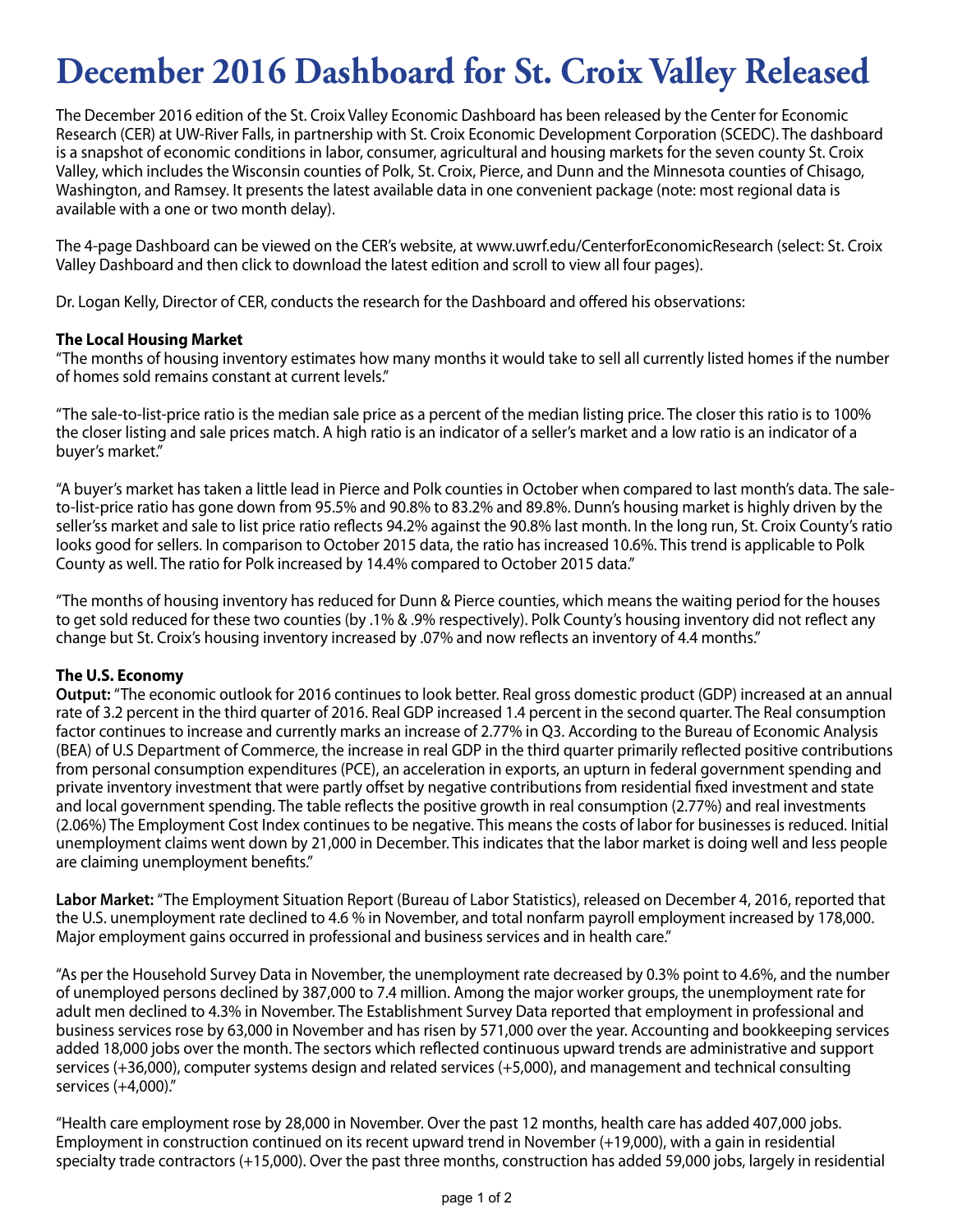construction. In November, average hourly earnings for all employees on private nonfarm payrolls declined by three cents to \$25.89. Over the year, average hourly earnings have risen by 2.5 percent. Average hourly earnings of private-sector production and non-supervisory employees edged up by 2 cents to \$21.73 in November."

**National Inflation and Interest Rates:** "The U.S. inflation rate hit a 2-year high of 1.6% in October. Consumer prices in the U.S. went up 1.6 % year-over-year in October of 2016, up from a 1.5 % rise in September and in-line with market expectations. It is the highest inflation rate since October of 2014, as reported by trading economics.com. The Consumer Price Index (CPI) data released by the U.S. Bureau of Labor Statistics reported that the CPI for All Urban Consumers increased 0.4 % in October on a seasonally adjusted basis. Over the last 12 months, the all items index rose 1.6 % before seasonal adjustment. Increases in the shelter and gasoline indexes in September were the main causes of the rise in the all items index. The gasoline index rose 7.0% in October and accounted for more than half of the increase in the all items index. The shelter index increased 0.4 % for the second straight month. On December 10th, Economist.com reported that The Federal Reserve will increase the rates again on December 14th, after the December 2015 hike, to a target range of 0.5-0.75%. Economist.com commented that Federal Reserve's chairwoman Janet Yellen, is tweaking monetary policy at only a cautious annual pace."

**Employment:** "In September, total nonfarm employment in Wisconsin decreased by 10,500 jobs and in Minnesota, it increased by 1,900. While Minnesota lost 3,800 jobs in Education and Health Services, Wisconsin gained 400 jobs in same sector. Employment in this sector of Wisconsin seems to be increasing at a decreasing rate. Wisconsin recorded job loss nearly in all sectors. In Minnesota, the most significant job increase was recorded in Professional and Business Services (10,500). Trade, Transportation and Utilities, Leisure and Hospitality, and Education & Health Services sectors of Minnesota lost jobs. The Manufacturing sector and Government sector gained 700 and 1,100 jobs in Minnesota. At the same time, Wisconsin lost 100 jobs in Manufacturing, 1,100 jobs in Finance, 2000 in Government, 400 in Information, and 4,000 in Leisure and Hospitality. As per BLS data, the unemployment rate for Minnesota decreased by .2% in October 2016 to 3.3%. The unemployment rate remains unchanged in both the states for the month of October (4.1% in Wisconsin and 4.0% in Minnesota)."

**Housing Market:** "The Wisconsin REALTORS® Association (WRA) reported that the strong market in October has continued to push median prices higher, rising 6.5 percent to \$165,000 over the past 12 months. Prices for the first 10 months of 2016 were up 5.1 percent over the same period in 2015.WRA board chairman Erik Sjowall commented, "With nearly 70,000 homes sold thus far, we should surpass last year's total sales. At the current pace, home sales for 2016 are projected to reach 80,000, compared to just over 76,700 homes sold in 2015. This is impressive given the fact that inventory levels continue to fall in the state". As per WRA, low inventory levels are a concern, especially in metropolitan counties, which had just 4.6 months of supply in October. As per WRA data, housing affordability remains quite strong in the state."

"The Wisconsin Housing Affordability Index shows the fraction of a median-priced home that a borrower with a median family income can afford to purchase, assuming a healthy 20 percent down payment and the remainder financed with a 30-year fixed mortgage. WRA President & CEO Michael Theo stated that the pressure on housing prices has been growing as our inventories have declined, and the combination of higher interest rates and higher prices will cut into affordability going forward, but it's important to remember that housing prices tend to soften during the winter months."

#### **2016 October Home Sale Report**

Housing Market in Twin Cities: "According to new data released by the Minneapolis Area Association of REALTORS® though real estate activity begins to wind down, new signs of seller confidence are starting to appear in the final quarter of 2016, and with good reason. Many Twin Cities metro localities and certain price points continue to see strong seller's markets. As per their data, new inventory did not satiate buyer demand. The inventory was still down 16% from last year. As per Edina Reality, since mortgage rates continue to be low, the housing market will support more buyers entering the market."

#### **About the St. Croix Valley**

The Wisconsin-Minnesota St. Croix Valley is comprise of Polk, St. Croix, Pierce, and Dunn counties in Wisconsin and Chisago, Washington, and Ramsey counties in Minnesota. All seven counties are located at or near the Wisconsin-Minnesota border, along the St. Croix River, a federally-protected water resource. Five of the seven counties (St. Croix, Pierce, Chisago, Washington, and Ramsey) are included in the Minneapolis-St. Paul-Bloomington MN-WI MSA, a 16-county region with a population of slightly more than 3.5 million residents.

For additional information on the St. Croix Valley Economic Dashboard, contact Dr. Logan Kelly at cer@uwrf.edu or (715) 425-4993.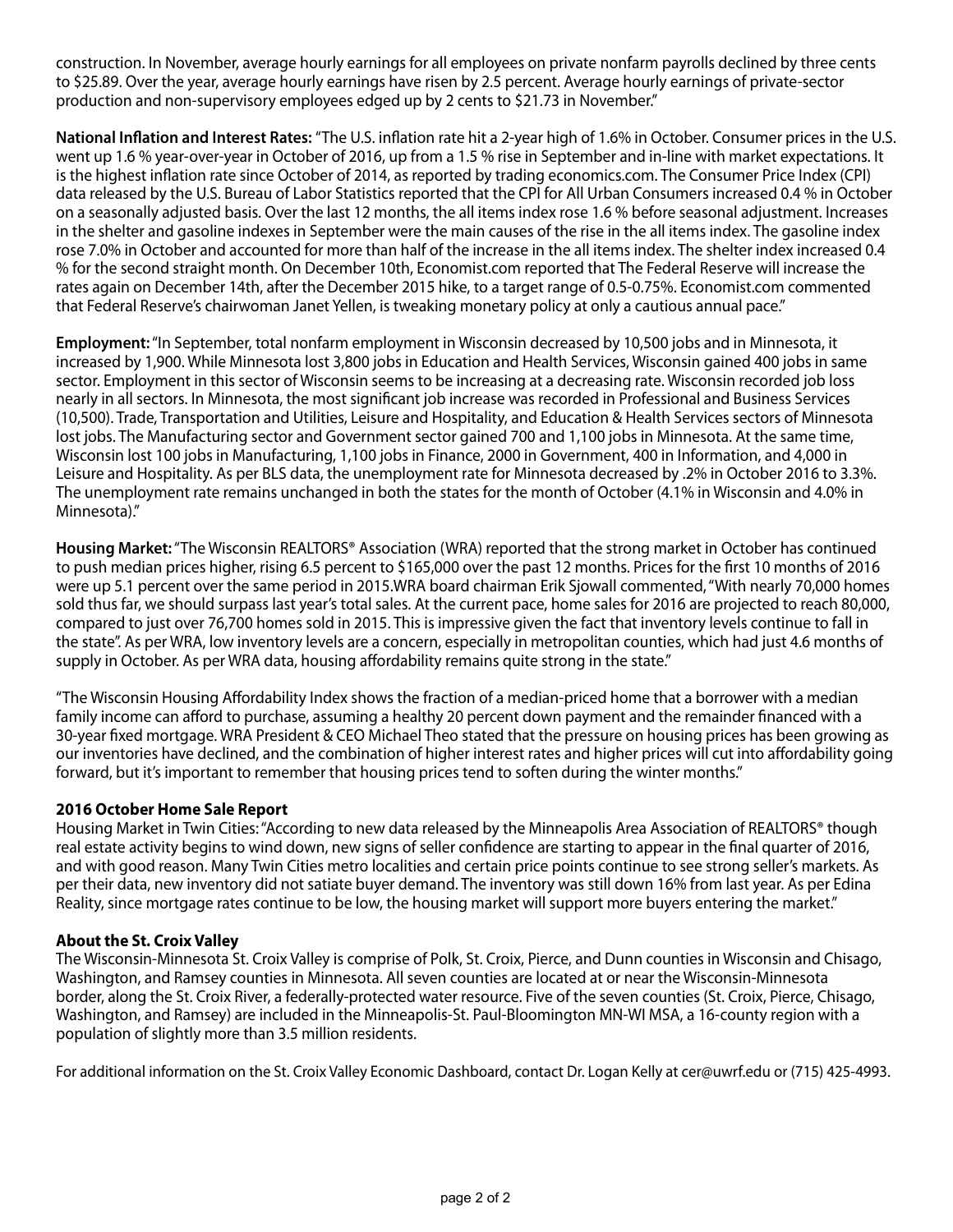## **National Indicators**

|                        |                     |       | <b>Change from</b>  |
|------------------------|---------------------|-------|---------------------|
| <b>Indicator</b>       | <b>Release Date</b> | Rate  | One Year Ago        |
| <b>Unemployment</b>    | Nov '16             | 4.60% | $-0.40$             |
| <b>Inflation</b>       | Nov '16             | 1.70% | 1.26 $\binom{1}{1}$ |
| <b>Real GDP Growth</b> | Q3 '16              | 3.16% | $0.03 \, \text{m}$  |

*Note: Real GDP data is released quarterly. Inflation, Real GDP and Coincident indicator are presented as a seasonally adjusted annual rate. Simple change is reported. Leading Index of economic activity is expressed as a seasonally adjusted semi annual growth rate.*

*Source: (1) U.S. Bureau of Labor Statistics, (2) U.S. Bureau of Economic Analysis, (3) Federal Reserve Bank of Philadelphia*

*Arrows indicate direction of annual change.*

## **Unemployment Rate**

|                  | Oct '16 | <b>Change from</b><br>one year ago | <b>Change from</b><br>last month |
|------------------|---------|------------------------------------|----------------------------------|
| Region*          | 3.2%    | $0.07 \, \text{m}$                 | $-0.15$                          |
| <b>MSAt</b>      | 3.5%    | $0.10 \, \text{m}$                 | $0.00 \Rightarrow$               |
| Wisconsin        | 4.1%    | $-0.50$                            | $0.00 \Rightarrow$               |
| Dunn             | 3.3%    | $-0.30$                            | $0.00 \Rightarrow$               |
| <b>Pierce</b>    | 3.3%    | $-0.10$                            | $0.00 \Rightarrow$               |
| <b>Polk</b>      | 3.4%    | $-0.50$                            | $-0.10$                          |
| St. Croix        | 3.2%    | $0.00 \Rightarrow$                 | $0.10 \, \text{m}$               |
| <b>Minnesota</b> | 4.0%    | $0.40 \, \text{m}$                 | $0.00 \Rightarrow$               |
| Chisago          | 3.4%    | $0.30 \, \text{m}$                 | $-0.10$                          |
| Ramsey           | 3.2%    | $0.10 \, \text{m}$                 | $-0.20$                          |
| Washington       | 2.9%    | $0.20 \, \text{m}$                 | $-0.20$                          |



*Note: Data for Wisconsin and Minnesota is seasonally adjusted. Other data is not seasonally adjusted and simple change is reported. Source: U.S. Bureau of Labor Statistics*

## **State Level Indicators**

|                             | <b>Release Date</b> | <b>Minnesota</b> | Wisconsin              |
|-----------------------------|---------------------|------------------|------------------------|
| <b>Unemployment</b>         | Oct '16             | $4.0\%$          | $4.1\%$                |
| <b>Employment</b>           | Oct '16             | 2,893,100<br>4N  | 2,935,000<br><b>AN</b> |
| <b>Labor Force</b>          | Oct '16             | 2,986,393<br>۱W  | 3,135,033<br>4N        |
| <b>Coincident Indicator</b> | $Oct$ '16           | $1.27\%$         | $1.79\%$               |
| <b>Leading Indicator</b>    | Oct '16             | $0.86\%$         | $1.22\%$               |
| <b>Average Weekly Mfg</b>   |                     |                  |                        |
| <b>Hours</b>                | #N/A                | #N/A<br>##       | #N/A<br>##             |

# **Employment Level**

| hange from:<br>last month |                  | Oct '16   | <b>Change from</b><br>one year ago | <b>Change from</b><br>last month |
|---------------------------|------------------|-----------|------------------------------------|----------------------------------|
| $-0.15$ $\sqrt{ }$        | Region*          | 549,395   | $-0.27\%$                          | $-0.57\%$                        |
| $0.00 \Rightarrow$        | MSA <sup>+</sup> | 1,962,800 | $1.34\%$                           | $-0.45\%$                        |
| $0.00 \Rightarrow$        | Wisconsin        | 2,935,000 | $0.97\%$                           | 0.35%                            |
| $0.00 \Rightarrow$        | Dunn             | 24,261    | 4.05%                              | 2.28%                            |
| $0.00 \Rightarrow$        | <b>Pierce</b>    | 24,179    | $2.11\%$                           | $-0.55\%$                        |
| $-0.10$                   | <b>Polk</b>      | 24,093    | $1.64\%$                           | $-0.20\%$                        |
| $0.10 \, \text{m}$        | St. Croix        | 48,429    | $2.11\%$                           | $-0.48\%$                        |
| $0.00 \Rightarrow$        | <b>Minnesota</b> | 2,893,100 | 1.12%                              | $-0.43\%$                        |
| $-0.10$                   | Chisago          | 27,573    | $-1.20\%$                          | $-0.47\%$                        |
| $-0.20$                   | Ramsey           | 268,443   | $-0.99\%$                          | $-0.85\%$                        |
| $-0.20$                   | Washington       | 132,417   | $-1.02\%$                          | $-0.65\%$                        |



*Note: Data for Wisconsin and Minnesota is seasonally adjusted. Other data is not seasonally adjusted and percentage change is reported. Source: U.S. Bureau of Labor Statistics*

*\*Throughout this publication "Region" refers to the seven county Saint Croix Valley except where otherwise noted †Throughout this publication, "MSA" refers to the Minneapolis-St. Paul-Bloomington metro area*



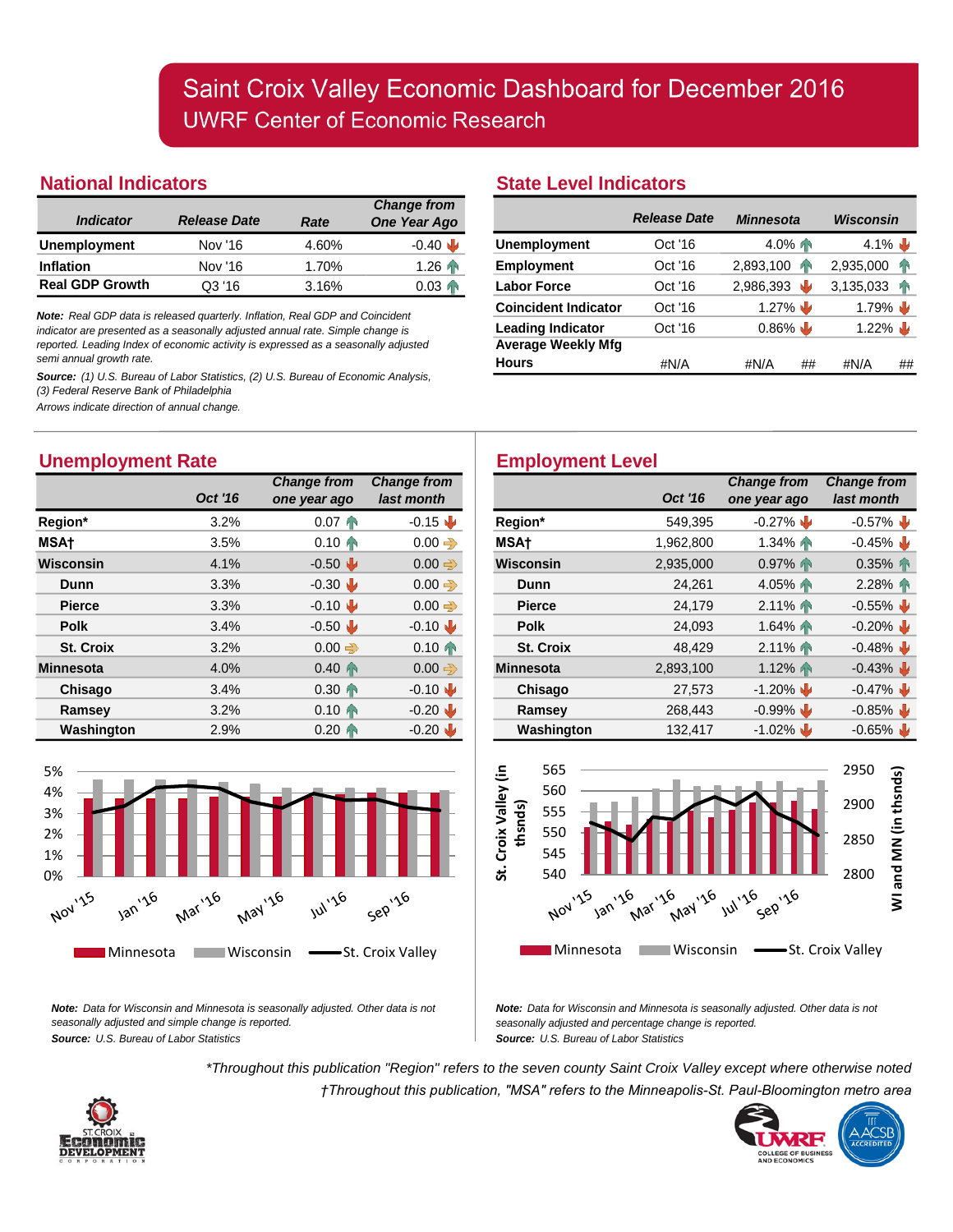#### [UWRF Center for Economic Research](http://www.uwrf.edu/cer/) www.uwrf.edu/cer cer@uwrf.edu

### **Labor Force**

|                  | Oct '16   | <b>Change from</b><br>one year ago | <b>Change from</b><br>last month |
|------------------|-----------|------------------------------------|----------------------------------|
| Region*          | 567,296   | $-0.20\%$                          | $-0.72\%$                        |
| <b>MSA</b> t     | 1,920,548 | $-0.67\%$                          | $-0.94\%$                        |
| Wisconsin        | 3,135,033 | 1.06%                              | $0.08\%$                         |
| Dunn             | 25,089    | $3.74\%$                           | 2.28%                            |
| <b>Pierce</b>    | 25,004    | $2.00\%$                           | $-0.55\%$                        |
| <b>Polk</b>      | 24,941    | 1.12%                              | $-0.30\%$                        |
| <b>St. Croix</b> | 50,030    | $2.11\%$                           | $-0.37\%$                        |
| <b>Minnesota</b> | 2,986,393 | $-1.04\%$                          | $-0.25\%$                        |
| Chisago          | 28,543    | $-0.89%$                           | $-0.57\%$                        |
| Ramsey           | 277,317   | $-0.89%$                           | $-1.05\%$                        |
| Washington       | 136.372   | $-0.82\%$                          | $-0.85\%$                        |

# **Wisconsin Employment by Sector**

|                                                     |           | <b>Change from</b> |
|-----------------------------------------------------|-----------|--------------------|
| <b>Sector</b>                                       | Oct 2016  | <b>Last Month</b>  |
| <b>Total Nonfarm</b>                                | 2,935,000 | 10,400             |
| <b>Mining and Logging</b>                           | 3,800     | $0 \Rightarrow$    |
| <b>Construction</b>                                 | 113,900   | $-1,100$           |
| <b>Manufacturing</b>                                | 473,800   | $2,400$ $\bullet$  |
| <b>Trade, Transportation &amp; Utilities</b>        | 544,700   | $-800$ W           |
| <b>Information</b>                                  | 48.200    | $200 \, \text{m}$  |
| <b>Financial Activities</b>                         | 154.400   | $0 \Rightarrow$    |
| <b>Professional and Business</b><br><b>Services</b> | 318,200   | $900 -$            |
| <b>Education and Health Services</b>                | 440,500   | $2,100$ T          |
| <b>Leisure and Hospitality</b>                      | 275,500   | $2,400$ $\bullet$  |
| <b>Other Services</b>                               | 149,300   | $-100$ W           |
| Government                                          | 412,700   | 4,400 T            |

*Note: All data is seasonally adjusted and percentage change is reported Source : U.S. Bureau of Labor Statistics*

## **Selected Interest Rates**

| <b>Interest Rate</b>      | Release date | Level | <b>Change from</b><br>one year ago |
|---------------------------|--------------|-------|------------------------------------|
| <b>Bank Prime Rate</b>    | Nov '16      | 3.50% | $0.25$ $\binom{1}{1}$              |
| <b>30-Year Fixed Rate</b> |              |       |                                    |
| <b>Mortgages</b>          | Dec '16      | 4.16% | $0.68$ $\binom{1}{1}$              |
| <b>Average Rate for</b>   |              |       |                                    |
| <b>SBA Backed Loans</b>   | Q3'16        | 4.17% | $-0.96$                            |





*Note: Data for Wisconsin and Minnesota is seasonally adjusted. Other data is not seasonally adjusted and percentage change is reported. Source: U.S. Bureau of Labor Statistics*

# **Minnesota Employment by Sector**

|                                              |           | <b>Change from</b> |
|----------------------------------------------|-----------|--------------------|
| <b>Sector</b>                                | Oct 2016  | <b>Last Month</b>  |
| <b>Total Nonfarm</b>                         | 2,893,100 | $-12,500 \; \psi$  |
| <b>Mining and Logging</b>                    | 5,500     | $-200$             |
| Construction                                 | 117,700   | $-500$             |
| <b>Manufacturing</b>                         | 315,800   | $-1,300$           |
|                                              |           |                    |
| <b>Trade, Transportation &amp; Utilities</b> | 529,700   | $-2,500$           |
| <b>Information</b>                           | 51,100    | $-300$ $\vee$      |
| <b>Financial Activities</b>                  | 184,400   | $1,100$ $\bullet$  |
| <b>Professional and Business</b>             |           |                    |
| <b>Services</b>                              | 364,600   | $-2,400$           |
|                                              |           |                    |
| <b>Education and Health Services</b>         | 526,800   | $-2,200$           |
| <b>Leisure and Hospitality</b>               | 257,800   | $-3,900$           |
| <b>Other Services</b>                        | 115,400   | $-500$             |
| Government                                   | 424,300   | $200 -$            |
|                                              |           |                    |

*Note: All data is seasonally adjusted and percentage change is reported Source : U.S. Bureau of Labor Statistics*



Nov '16  $-$  Oct '16  $-$  Nov '15

*\*Throughout this publication "Region" refers to the seven county Saint Croix Valley except where otherwise noted*

*†Throughout this publication, "MSA" refers to the Minneapolis-St. Paul-Bloomington metro area*



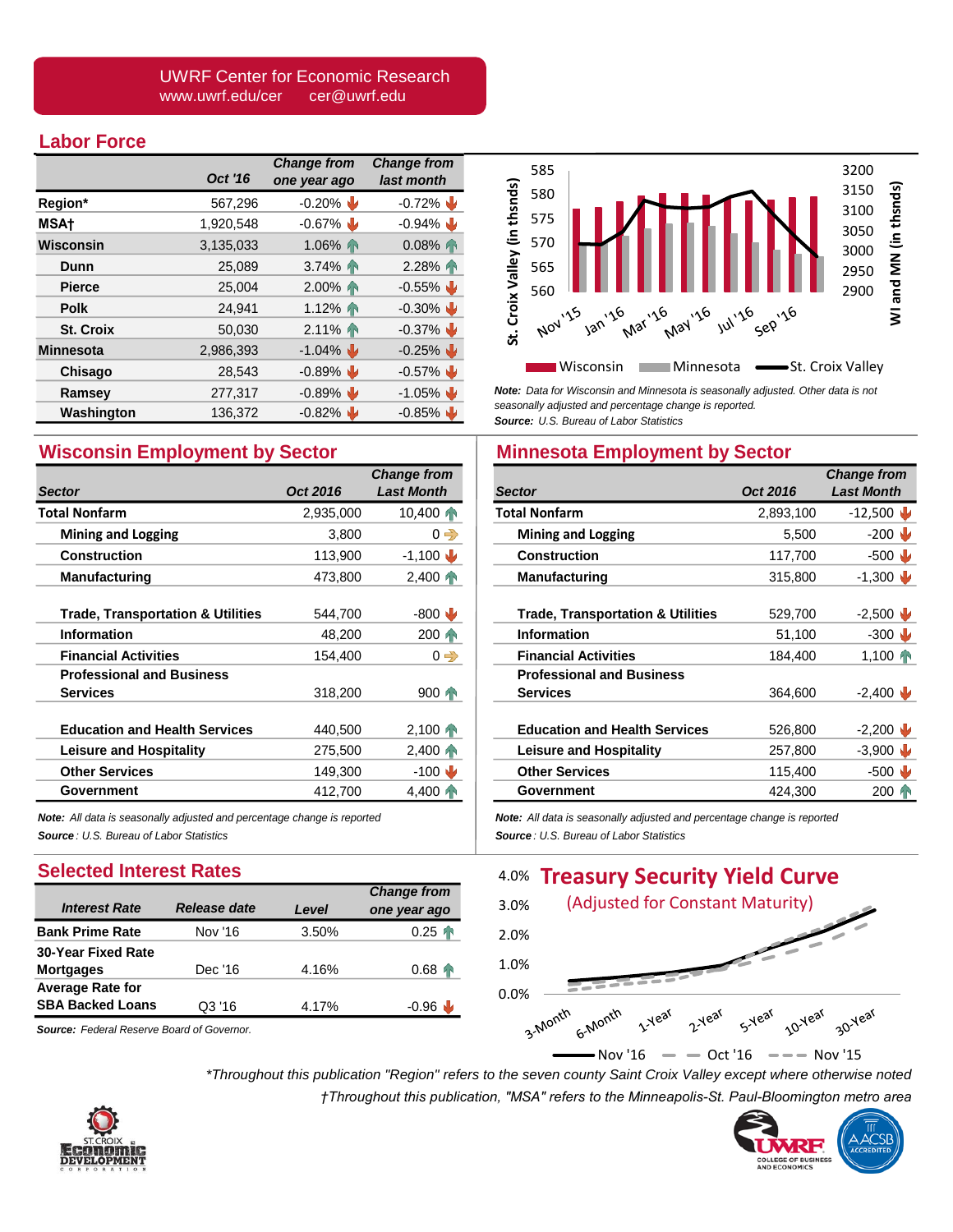[UWRF Center for Economic Research](http://www.uwrf.edu/cer/) www.uwrf.edu/cer cer@uwrf.edu

#### **Agricultural Commodity Prices**

|                       |                | <b>Change from</b>            | <b>Change from</b> |
|-----------------------|----------------|-------------------------------|--------------------|
|                       | <b>Jul '16</b> | <b>Last Month</b>             | One Year Ago       |
| $\text{Corn}^1$       |                |                               |                    |
| <b>Minnesota</b>      | \$3.47         | $-5.1\%$                      | $-5.1\%$           |
| Wisconsin             | \$3.52         | $-6.3\%$                      | $-7.1\%$           |
| Soybeans <sup>2</sup> |                |                               |                    |
| <b>Minnesota</b>      | \$10.00        | 1.1%                          | $2.6\%$ T          |
| Wisconsin             | \$10.30        | $0.0\% \Rightarrow$           | $5.1\%$ T          |
| Alfalfa <sup>3</sup>  |                |                               |                    |
| <b>Minnesota</b>      | \$73.00        | $-14.0\%$                     | $-27.4\%$          |
| Wisconsin             | \$80.00        | $-17.2\%$                     | $-9.5\%$           |
| $M$ ilk <sup>4</sup>  |                |                               |                    |
| <b>Minnesota</b>      | \$16.80        | 11.3%                         | $-3.5\%$           |
| Wisconsin             | \$16.60        | 11.5% $\sim$                  | $-5.8\%$           |
| Milk Cow <sup>5</sup> |                | Avg. Price as of First of Qtr |                    |
| <b>Minnesota</b>      | Q3 '16         | \$1,650.00                    | $-13.0\%$          |
| Wisconsin             | Q3 '16         | \$1,820.00                    | $-13.8\%$          |

*Note: (1) Wholesale price received per bushel of corn. (2) Wholesale price received per bushel of soybeans. (3) Price received per ton. (4) Wholesale price received per hudredweight of milk. (5) Price received per head.* 

*Source: USDA,National Agricultural Statistics Service*

#### **Wisconsin Milk**



#### **Minnesota Milk**



## **Corn Price per Bushel**



Wisconsin - Minnesota

# **Soybean Price per Bushel**



**Alfalfa Price per Ton**



# **Milk Cow Price per Head**



*\*Throughout this publication "Region" refers to the seven county Saint Croix Valley except where otherwise noted †Throughout this publication, "MSA" refers to the Minneapolis-St. Paul-Bloomington metro area*